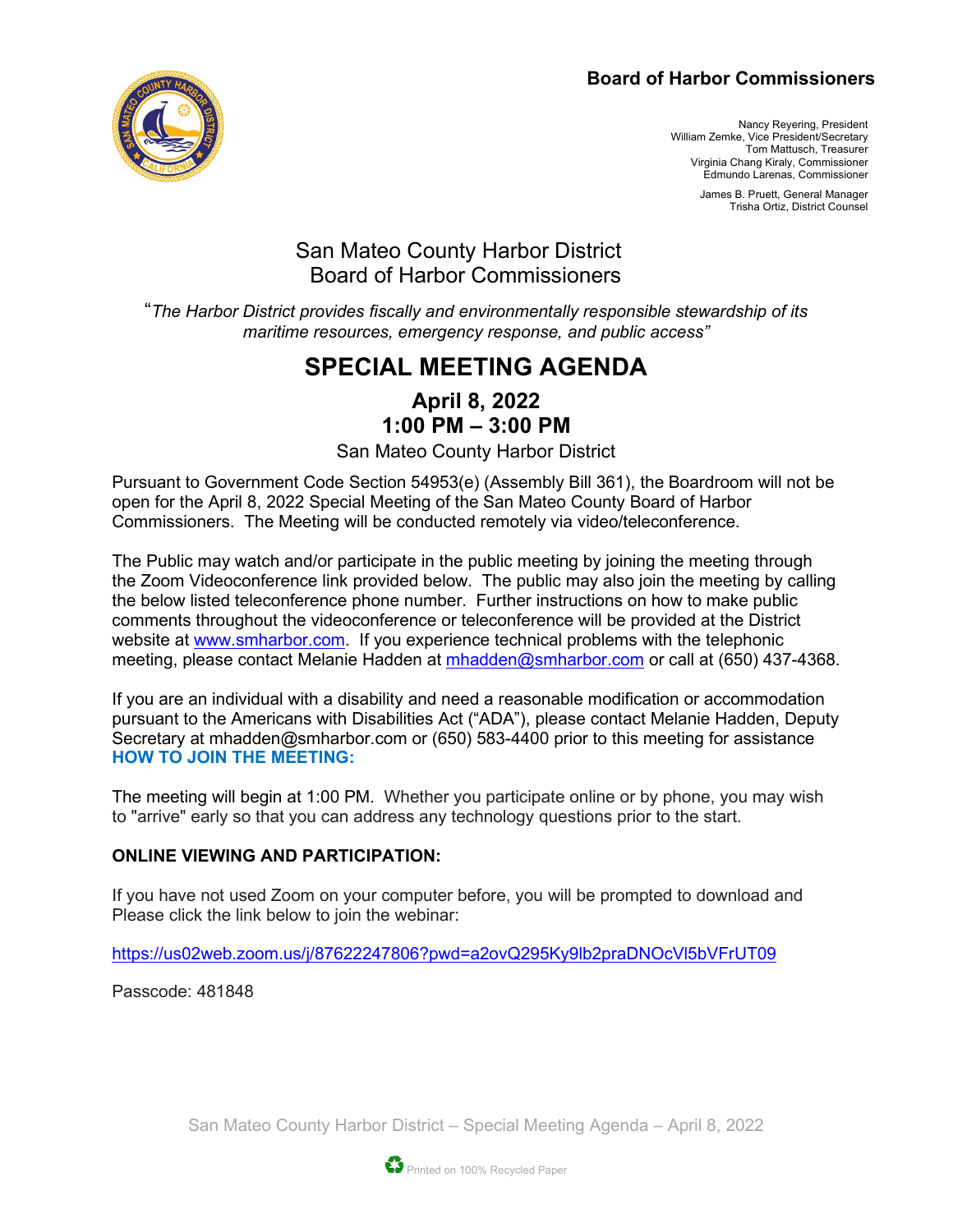install the Zoom software on your computer. If it is already installed, you may still be prompted to allow Zoom to run. Please enable the software to download and run to join the meeting via computer.

#### **AUDIO**

- BY COMPUTER AUDIO: When joining via the Zoom app, you will automatically be joined in via computer audio. You may be prompted to confirm that you wish to join via computer audio.
	- o Please ensure your computers speakers are enabled and sound is switched on.
- BY PHONE: If you are unable to join via computer, or do not have speakers or a microphone on your computer, you can dial in for audio. You may call any one of the meeting numbers below and enter the meeting ID and password when prompted.

+1 669 900 6833 (San Jose) +1 253 215 8782 (Tacoma) +1 346 248 7799 (Houston) +1 312 626 6799 (Chicago) +1 929 205 6099 (New York) +1 301 715 8592 (Germantown) +1 877 853 5257 (Toll Free) +1 888 475 4499 (Toll Free)

Webinar ID: 876 2224 7806 Passcode: 481848

#### **HOW TO MAKE A PUBLIC COMMENT OR ASK A QUESTION:**

If you would like to speak during the public comment portion of the meeting, you have the following options:

- **ONLINE**: Raise your hand in the meeting controls at the bottom of your screen.
- **PHONE**: Press \*9 to raise your hand to request to be unmuted to make comments.

**Note:** Please request to speak using the method from which you prefer to comment. For example, if you are joining via computer (for viewing) *and* phone (for audio/commenting), please raise your hand by dialing \*9 on the phone if you wish to use your phone to speak. If you wish to use your computer, please raise hand using the meeting controls at the bottom of your screen.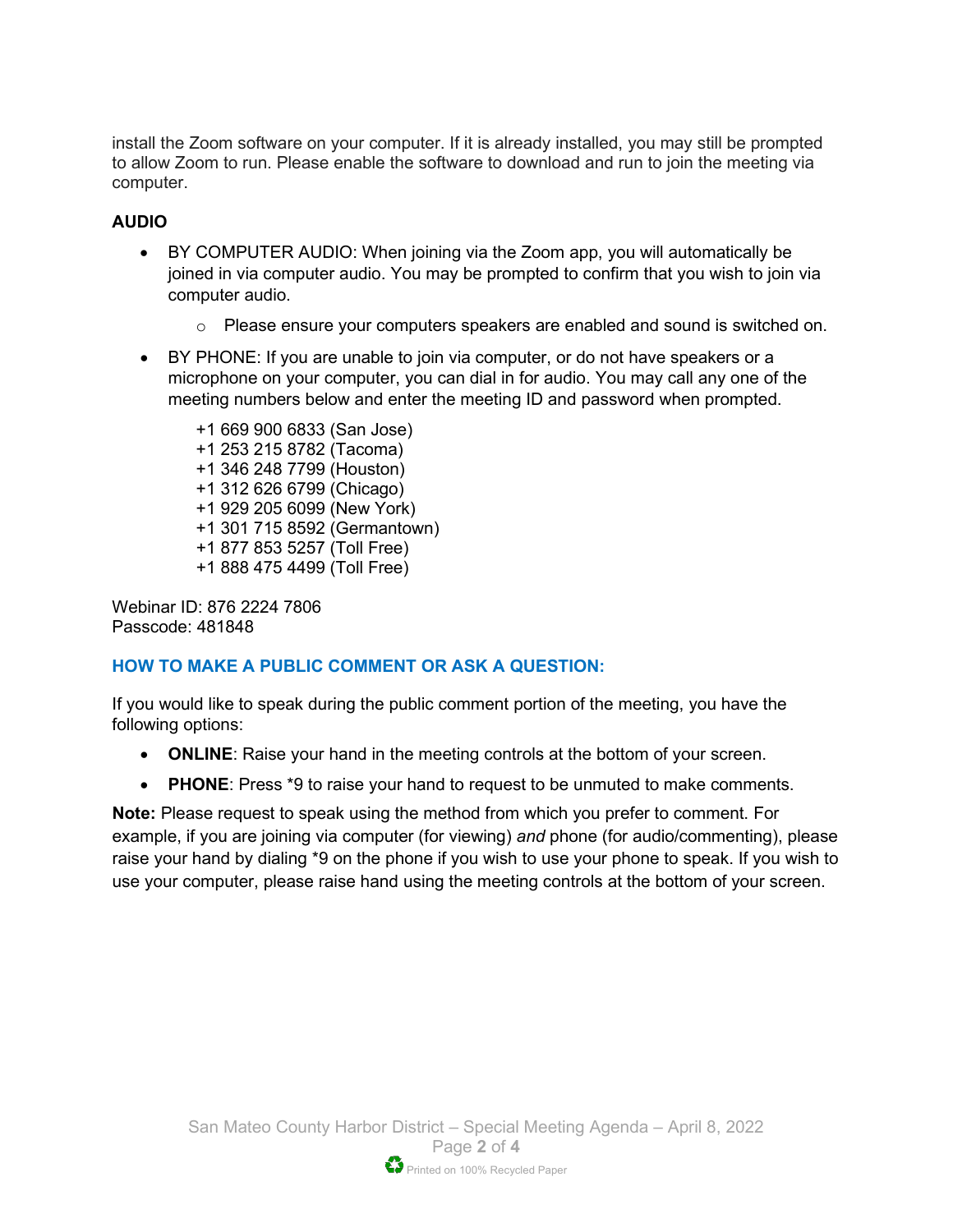# **A) Roll Call**

## **B) Public Comments/Questions**

The Public may directly address the Board of Harbor Commissioners for a limit of two (2) minutes, unless a request is granted for more time, on any item of public interest within the subject matter jurisdiction of the San Mateo County Harbor District, that is not on the Regular Agenda. If a member of the public wishes to address the Board on an agenda item, it is requested that the member of the public wait until the item is in discussion before following the instructions provided on making a public comment. The Chair will call your name at the appropriate time. Agenda material may be reviewed online at [www.smharbor.com.](http://www.smharbor.com/)

## **C) Discussion**

## **1. [Morning Star Fisheries, LLC](https://www.smharbor.com/files/4ff183733/2022_04_08_Item+1+Morning+Star.pdf) Lease (Pruett)**

**Consideration of proposal to renegotiate the 2013 Lease between the District and Morning Star Fisheries LLC**

#### **Proposed Motions for Consideration:**

**Motion A**: Designate General Manager and Director of Administrative Services as negotiators for re-negotiation of the 2013 Lease, as amended, with Morning Star Fisheries, LLC.

In the alternative:

**Motion B:** Cancel closed session item D. 1. and direct the General Manager: (i) to continue implementation of the March 2022 Johnson Pier Operational Safety Plan, (ii) to request Morning Star Fisheries execute no later than May 13, 2022 the Revocable License and Lease Amendment, in the form attached to this agenda, and (iii) in the event that the Revocable License and Lease Amendment is not executed by May 13, 2022, to prohibit Lessee's access to the area regulated under the Revocable License and Lease Amendment.

# **D) Closed Session**

## **1. CONFERENCE WITH REAL PROPERTY NEGOTIATORS**

San Mateo County Harbor District – Special Meeting Agenda – April 8, 2022 **Property:** APN 047-083-060 [Area 1, Johnson Pier, Pillar Point Harbor] **Agency Negotiators:** Jim Pruett and Julie Van Hoff **Negotiating Parties:** Morning Star Fisheries, LLC **Under Negotiation:** price and terms of payment

> Page **3** of **4** Printed on 100% Recycled Paper